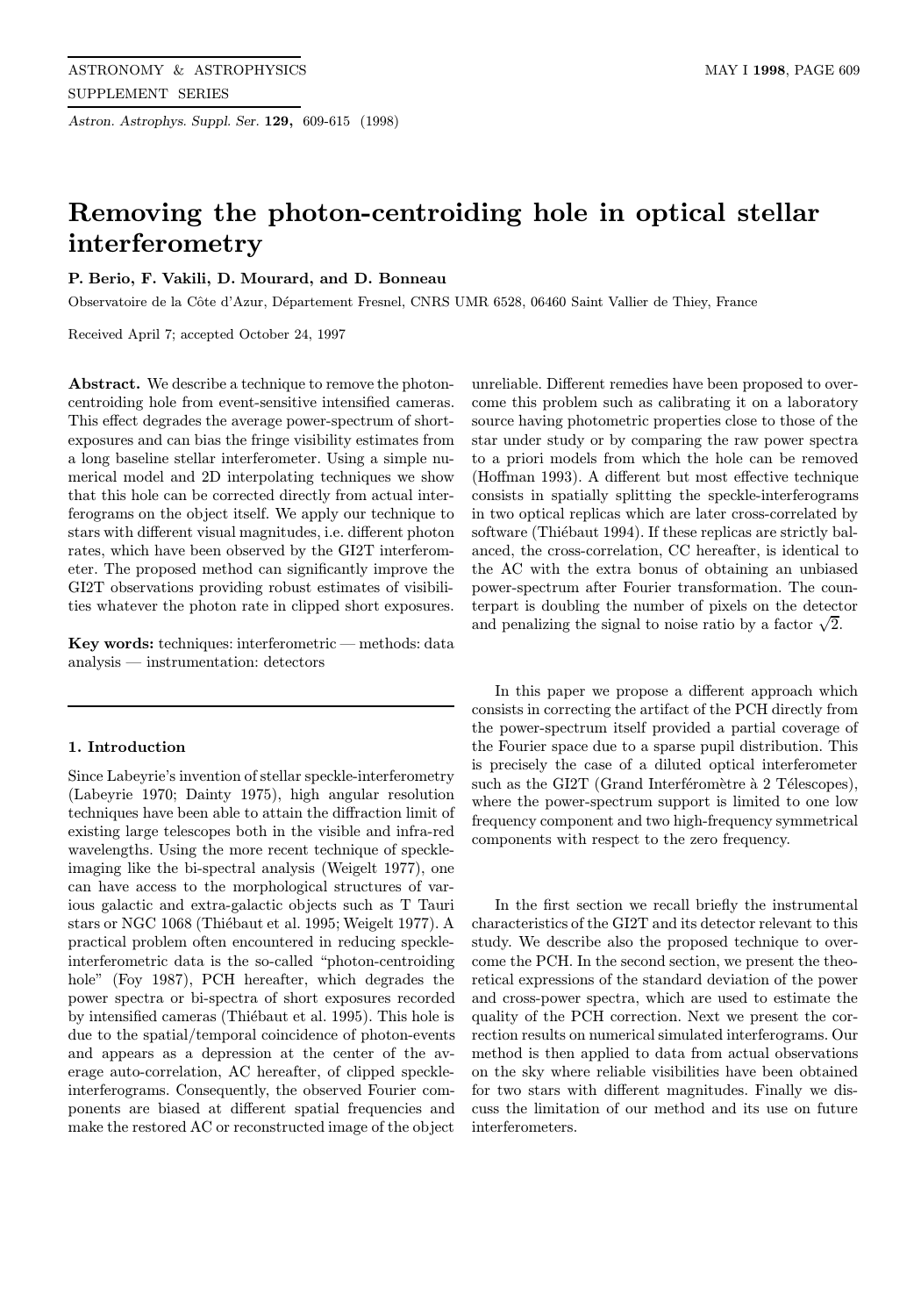## 2. Observing in the photon-starved regime with the GI2T

## 2.1. The CP40 detector and data-collection

The GI2T has been described in two recent papers (Mourard et al. 1994a; Mourard et al. 1994b, M94b hereafter). In stellar interferometry, the multi-dimensional coherence volume of the incoming wavefront must be correctly sampled in order to maximize the signal to noise ratio of high angular resolution collected data. GI2T uses two 1.5 m primary mirrors much larger than the  $r_0$  Fried's parameter in the visible (Fried 1965) characterizing the spatial coherence area. In practice, the light beams from GI2T's telescopes are recombined in an image plane after output pupil remapping. The multi-speckle interferograms feed a spectrograph whose entrance slit is one speckle wide and about 10 speckles high. A high magnification of these interferograms on the focal detector is done in order to correctly sample the interference fringes. In addition, the exposure time of the detector must be short enough to correctly sample the temporal variation of the atmospheric turbulence, i.e. its coherence time. Besides, the multi- $r_0$  operational mode of the GI2T results in an auxiliary dimension of the coherence volume related to the spectral correlation of the fringes as a function of wavelengths. This limits in practice the total bandwidth of the interferograms to a few nanometers (Berio et al. 1997). These overall constraints demand a fast detector with a large number of pixels. The CP40 camera (Blazit 1987) was built in the 1980's for the purpose of speckle and long-baseline interferometry with large apertures as for the GI2T. It is a 2-stage intensified photon-detector, with the output phosphorus screen coupled to a mosaic of 4 Thomson  $288 \times 384$  CCD's which are readout at the standard TV rate of 20 ms. This camera is installed at the focal plane of the low-resolution spectrograph of the GI2T beam-combiner ( $R \approx 4500$ ).

#### 2.2. The PCH artifact

Among the problems that one may encounter with ICCD cameras, the PCH has dramatic consequences in the estimation of fringe visibility. For the GI2T (M94b), we estimate the visibility as the ratio of high frequency to low frequency energies in the average spectral density of short exposures. In practice, the first step of data processing consists in computing the average two-dimensional AC of these short exposures. The PCH appears at the center of the AC. The shape of this hole is not stationnary in time and depends strongly on the average number of photons per short exposure. Based upon data collected on more than 10 stars with different visual magnitudes, we have checked that the PCH converges to a 2D inverse gaussian function extending out to  $3 \times 3$  points (Fig. 1) for large numbers of averaged AC. It is superimposed to the top of the fringe pattern which is symmetrized in the AC process. In a second step the power spectrum is obtained by Fourier transforming the AC. This transformation dilutes the PCH artifact over the whole spatial frequency domain where a large fraction of its energy extends beyond the cut-off frequency of the interference signal.



Fig. 1. The central part of the averaged AC of photon-noisy multi-speckle data recorded on  $\alpha$  Cephei with the GI2T. The central depression corresponds to the PCH artifact

#### 2.3. The PCH correction method

Our method aims at fitting a 2D polynomial function to the Fourier transform of the PCH in order to reconstruct the original unbiased power spectrum. Note that no assumption is made on the exact shape of the PCH Fourier transform. The fit uses the noise background, made of the photon noise and the PCH Fourier transform, over the large frequency domain beyond the fringe peak support. This is more efficient than in the direct space because the PCH has a narrow support at the center of the interferogram AC.

As already mentionned, the power spectrum of a diluted pupil such as the GI2T one includes 3 components: a lowfrequency contribution (the sum of the AC of each aperture) and two symmetrical high-frequency components (the CC of apertures). The adopted correction method is based on masking these components, to fit a 2D polynomial distribution to the noise background and to substract it from the raw power spectrum, in order to obtain the original photon-unbiased power spectrum. As a by-product, one corrects also for the photon-bias in the averaged power spectrum.

In practice, the masked parts represent only a few percents of the power spectrum and besides we assume the continuity of the Fourier transform of the PCH, thus the fit interpolation in these parts is correct.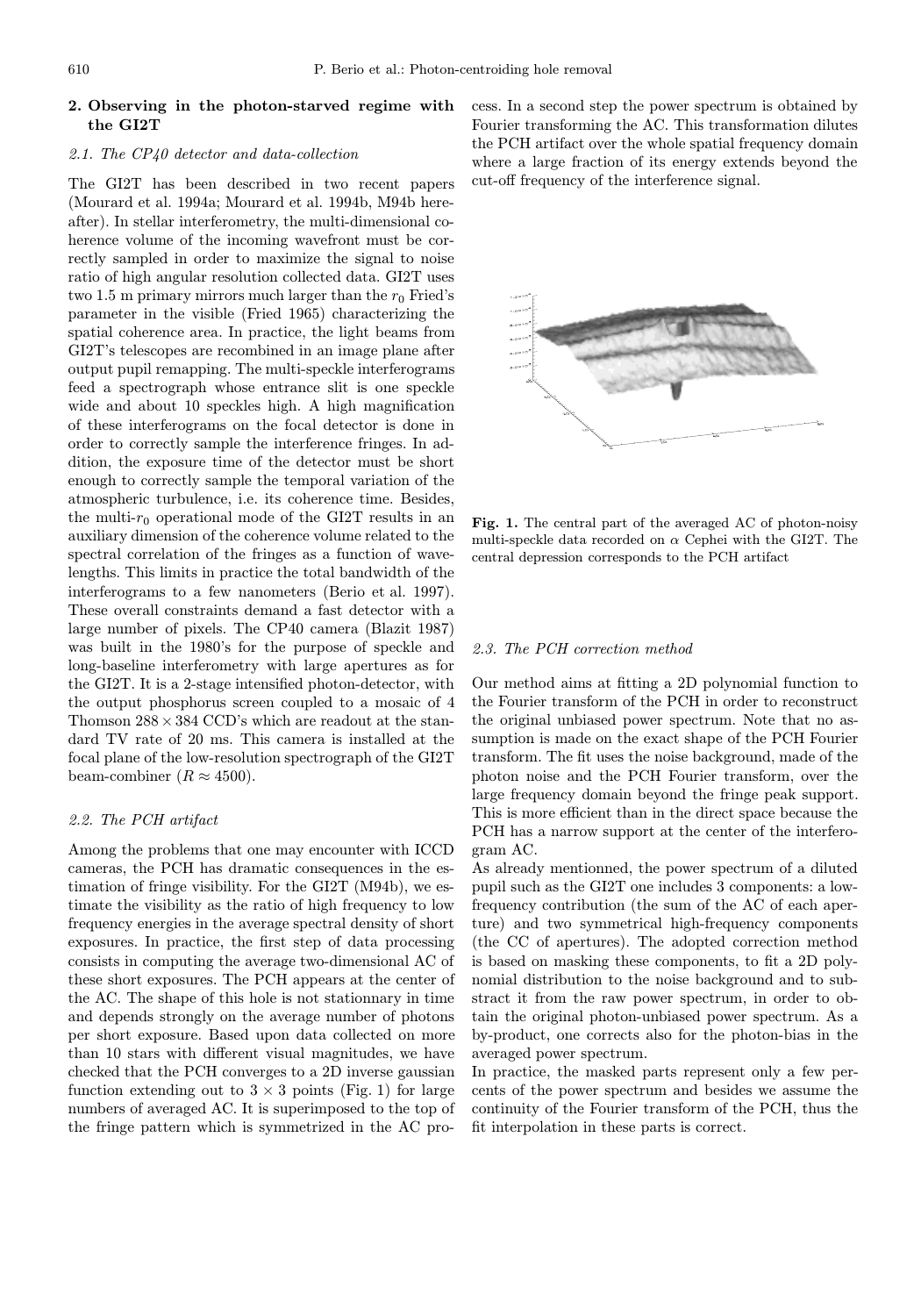#### 3. The standard deviation of the power spectrum

In practice, the GI2T dispersed fringes are processed following two methods: a) averaged AC of an interferogram spectral window  $(\Delta \lambda)$  for angular diameter determinations, b) averaged CC between two separate spectral windows of the interferograms  $(\Delta \lambda_1, \Delta \lambda_2)$  for the analysis of the stellar morphology as a function of Doppler shift across spectral lines (Fig. 2).

In this paragraph, we present theoretical expressions of the standard deviation of power and cross-power spectra. These spectra are computed by Fourier transforming the AC/CC of photon events in clipped images. The noise which affects these spectra comes from both the atmospheric turbulence (speckle noise) and photon noise. Roddier  $\&$  Léna (1984) have given the variance of a photon unbiased estimate of the power spectrum as:

$$
\sigma_{\rm p}^2 = N^4 \left\langle \left| \tilde{I} \right|^2 \right\rangle^2 + 2N^3 \left\langle \left| \tilde{I} \right|^2 \right\rangle + N^2,\tag{1}
$$

where  $N$  is the average number of photons in the spectral channel and  $\tilde{I}$  is the Fourier transform of the instantaneous irradiance distribution in the image.

Petrov (1986) has described the combined influence of atmospheric fluctuations and photon noise on the estimation of cross-power spectrum. The variance of this quantity is defined as:

$$
\sigma_{\rm cp}^2 = N_1^2 N_2^2 \left\langle \left| \tilde{I}_1 \right|^2 \left| \tilde{I}_2 \right|^2 \right\rangle - N_1^2 N_2^2 \left| \left\langle \tilde{I}_1 \tilde{I}_2^* \right\rangle \right|^2
$$

$$
+ N_1 N_2^2 \left\langle \left| \tilde{I}_2 \right|^2 \right\rangle + N_1^2 N_2 \left\langle \left| \tilde{I}_1 \right|^2 \right\rangle + N_1 N_2, \tag{2}
$$

where  $N_1$  and  $N_2$  are the average photon number in each spectral channel and  $\tilde{I}_1$  and  $\tilde{I}_2$  are the Fourier transforms of the instantaneous irradiance distributions in these channels.

This can be applied to the real and imaginary part of the cross-power spectrum:

$$
\sigma_{\text{RE}(cp)}^{2} = N_{1}^{2} N_{2}^{2} \left\langle \left| \tilde{I}_{1} \right|^{2} \left| \tilde{I}_{2} \right|^{2} \right\rangle - N_{1}^{2} N_{2}^{2} \left| \left\langle \tilde{I}_{1} \tilde{I}_{2}^{*} \right\rangle \right|^{2} + \frac{N_{1} N_{2}^{2}}{2} \left\langle \left| \tilde{I}_{2} \right|^{2} \right\rangle + \frac{N_{1}^{2} N_{2}}{2} \left\langle \left| \tilde{I}_{1} \right|^{2} \right\rangle + \frac{N_{1} N_{2}}{2}, \tag{3}
$$

$$
\sigma_{\text{IM(cp)}}^2 = \frac{N_1 N_2^2}{2} \left\langle \left| \tilde{I}_2 \right|^2 \right\rangle + \frac{N_1^2 N_2}{2} \left\langle \left| \tilde{I}_1 \right|^2 \right\rangle + \frac{N_1 N_2}{2} . \tag{4}
$$

Note that in Eqs. (2) and (3),  $\langle \tilde{I}_1 \tilde{I}_2^* \rangle$  is a complex quantity.

#### 4. Results

#### 4.1. Application to photon-noisy simulated interferograms

Before applying our method to stellar interferograms obtained with the GI2T interferometer, we have evaluated its performances on simulated data from a numerical model for the GI2T+CP40. The model includes atmospheric disturbed wavefronts, photon-noise and the PCH effect itself following the operational mode of the GI2T described in Sect. 2.1.

In a first step, we produce phase disturbed wavefronts with a typical  $D/r_0 = 10$  characteristic of good atmospheric conditions at the Calern Observatory. The wavefronts on the apertures are assumed uncorrelated (the baseline is larger than the outer scale). From each wavefront we produce the continuous distribution of intensity in the focal plane of the GI2T by computing the squared Fourier transform of the complex amplitude on the pupil. We have to produce these wavefronts at different wavelengths in order to simulate the spectrograph. We produce monochromatic interferograms at different wavelengths for a given state of turbulence. We select the central strip of these interferograms (one speckle wide) that we reassemble in increasing wavelengths in order to simulate the dispersed fringes over 100 Å  $(\delta \lambda = 0.4 \text{ Å})$ . Next we generate the photon noise using this continuous distribution as the probability density of photon arrival on the detector. We average the AC of these short exposures for a typical number of 2000 different wavefront samples. We have chosen to simulate the PCH by substracting a narrow 2D gaussian from the center of the averaged AC. Thus by a Fourier transformation, we obtain a biased power spectrum, which is taken as the starting step for removing the PCH (Fig. 2). We emphasize that the choice of a gaussian is just to mimic a PCH effect in the AC. It does not influence the correction of the actual observations by GI2T on stellar sources.

Before the 2D polynomial fit of the noise background, we mask the low frequency and the two high frequency peaks, but also the horizontal and diagonal spikes introduced by the interferograms windowing (these spikes are shown in Figs. 2 and 3). The horizontal spike is due to the spectral windowing. The field windowing is done with an angle of 10 degrees which ensures that the fringe peaks are not contaminated by the associated spike. The width of the masks are fixed by the extent of low and high components in this spectrum.

In order to determine the polynomial degree for the best fit, we can make the following assumption based on the expected power spectrum. Knowing that the CC does not suffer from the PCH, it is possible to estimate the fit quality from the ratio  $Q = \sigma_{\rm p}/\sigma_{\rm RE(cp)}$ . We compute therefore the power spectrum and the cross-power spectrum corresponding respectively to the spectral band  $\Delta\lambda$  and two spectral bands  $\Delta\lambda_1$ ,  $\Delta\lambda_2$ . For a given image,  $\sigma_p$  and  $\sigma_{\text{RE(cp)}}$  are N and  $\sqrt{N_1N_2/2}$  respectively at high spatial frequencies. In order to compare the standard deviations of power and cross-power spectra, one must normalize  $\sigma_{\rm p}$ by  $N^2$  and  $\sigma_{\text{RE(cp)}}$  by  $N_1N_2$ . Hence:

$$
Q = \frac{\sqrt{2N_1N_2}}{N}.\tag{5}
$$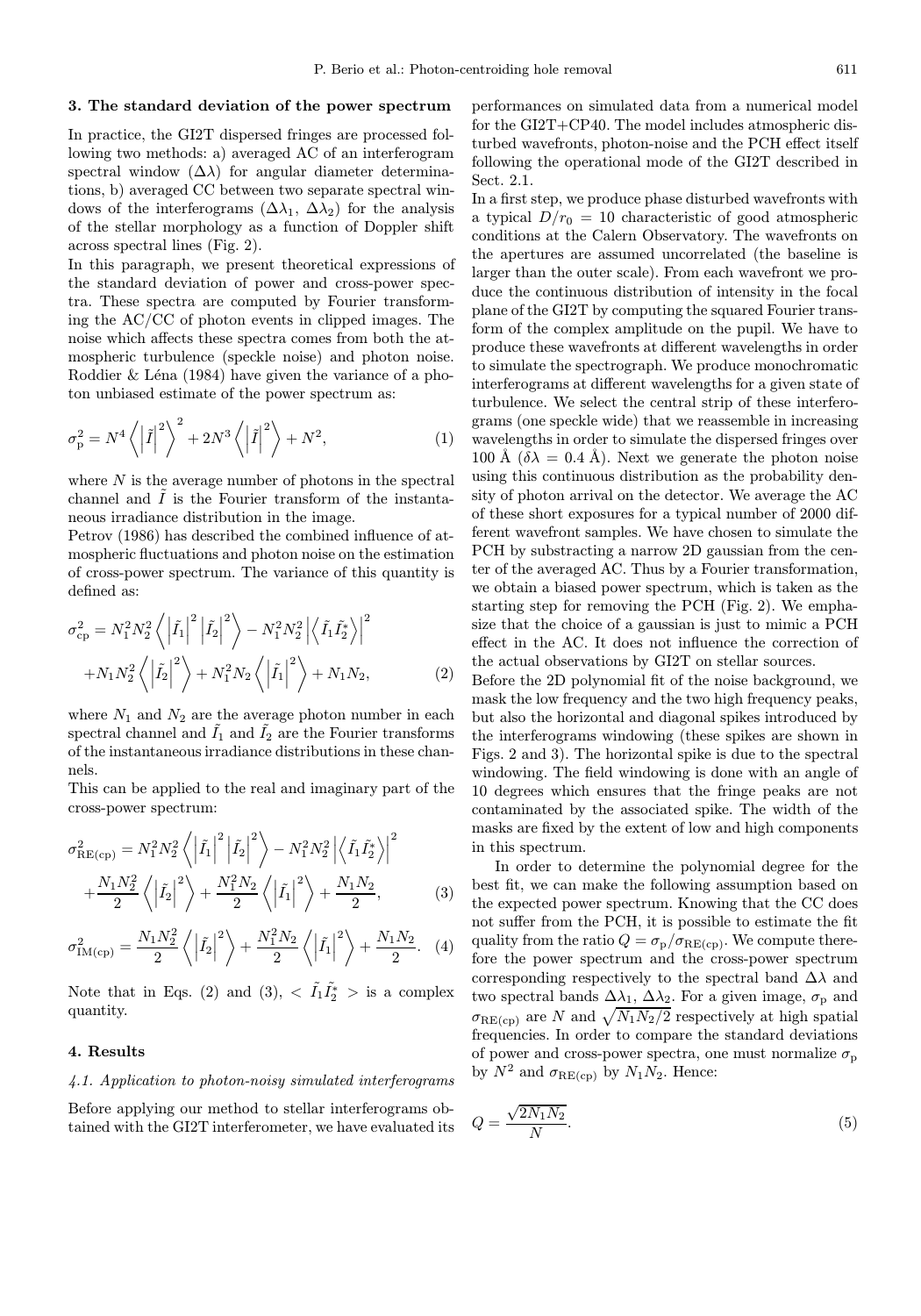

Fig. 2. Numerical simulation of the PCH. From the top to the bottom: typical phase disturbed wavefronts in the output-pupil plane of the GI2T, resulting dispersed fringes over 100 Å at the focal plane of the interferometer (the different spectral windows, used in the AC and CC computations, are presented), resulting power spectrum to which the PCH has been added

Now the best fit is obtained according to two criteria: the average noise background in the unbiased corrected power spectrum should be as close as possible to the theoretical zero value. Second the final ratio Q should approach the theoretical value fixed by  $N$ ,  $N_1$  and  $N_2$ . From Table 1, one can see that Q converges rapidly for increasing polynomial degrees. For instance, it stagnates at its theoretical value of 0.73 after the polynomial degree has reached 5.

Table 1. Correction quality versus polynomial degree. Photon-noisy simulated interferograms.  $\sigma_{\text{noise}}$  and  $\mu_{\text{noise}}$  are the standard deviation and the mean value of the photon noise in the power spectrum, expressed in fractions of the total energy. The theoretical ratio  $Q$  is 0.73 according to the number of photons in the different spectral windows

| polynome<br>degree | $\sigma_{\text{noise}}$<br>$(\times 10^{-4})$ | $\mu_{\rm noise}$<br>$(\times 10^{-7})$ | ω    |
|--------------------|-----------------------------------------------|-----------------------------------------|------|
| 3                  | 1.266                                         | 5.1                                     | 0.75 |
| 4                  | 1.244                                         | 3.2                                     | 0.74 |
| 5                  | 1.243                                         | 3.5                                     | 0.73 |
| 6                  | 1.243                                         | 4.0                                     | 0.73 |
|                    | 1.243                                         | 1.9                                     | 0.73 |

#### 4.2. Application to stellar interferograms

The next step for validating our approach is to apply the method to actual interferometric data. As previously done on simulated spectra, we have analized the Q convergence versus polynomial degree. From Table 2, one can see that it stagnates at its predicted value of 0.77, fixed by the photon numbers in each spectral window of  $\alpha$ Cep interferograms, after the polynomial degree has reached 10. The need to iterate to high degrees comes from the fact that the PCH artifact appears actually as a more complex 2D distribution (Fig. 4). For instance, and depending on the average photon rate per pixel, it can exhibit positive "ears" (see Fig. 1 top) due to the CP40 centroiding hardware electronics. These "ears" create an additional modulation of spectral densities that high order polynomial fits completly eliminate (Fig. 3).

Figure 3 illustrates the results of our method applied to a bright star ( $\alpha$  Cep,  $V = 2.4$ ) and a faint star  $(P \text{ Cygni}, V = 4.8).$ 

Table 2. Correction quality versus polynomial degree. Observation of  $\alpha$  Cephei on october 17th 1994.  $\sigma_{\text{noise}}$  and  $\mu_{\text{noise}}$ are the standard deviation and the mean value of the photon noise in the power spectrum, expressed in fractions of the total energy. The theoretical ratio  $Q$  is 0.77 according to the number of photons in the different spectral windows

| polynome | $\sigma_{\rm noise}$ | $\mu_{\rm noise}$  |      |
|----------|----------------------|--------------------|------|
| degree   | $(\times 10^{-5})$   | $(\times 10^{-7})$ |      |
| 5        | 4.431                | 18                 | 1.10 |
| 6        | 3.659                | 4.0                | 0.92 |
| 7        | 3.648                | 4.0                | 0.91 |
| 8        | 3.229                | 9.5                | 0.81 |
| 9        | 3.225                | 7.4                | 0.80 |
| 10       | 3.108                | 2.7                | 0.78 |
| 11       | 3.107                | 4.4                | 0.77 |
| 12       | 3.107                | $3.8\,$            | 0.77 |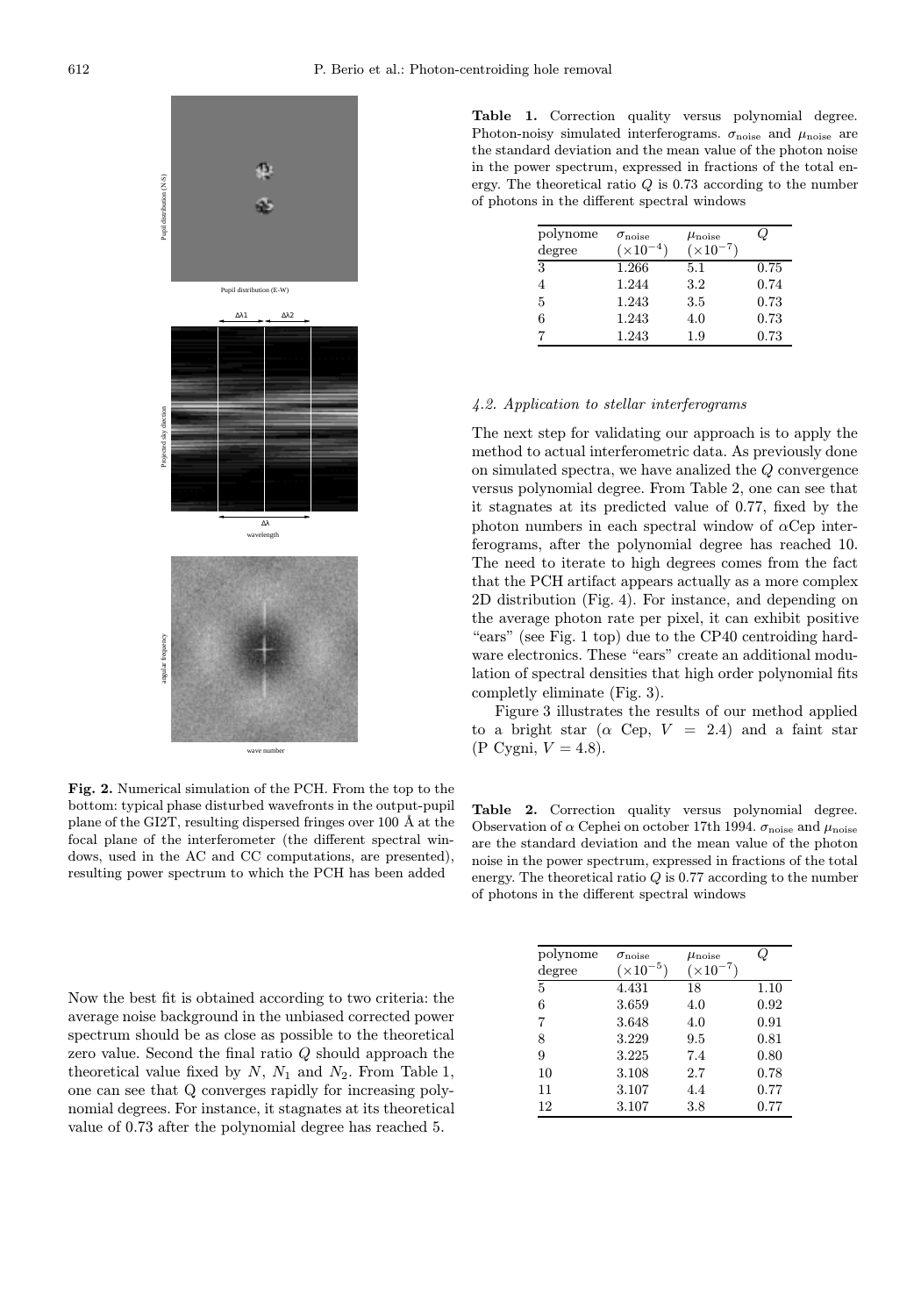

Fig. 3. Results of the correction technique on actual GI2T observations. The two top images display the biased and corrected power spectra of  $\alpha$ Cep. These at the bottom display PCyg. The polynomial degree is 11. The horizontal and vertical directions correspond respectively to the wave number and to the angular frequency



Fig. 4. Fits of the PCH artifact computed from the  $\alpha$ Cep (top) and PCyg (bottom) biased power spectra (coordinates are in arbitrary unit)

#### 4.3. Application to visibility estimates

The visibilities obtained from the GI2T are determined by computing the ratio of high to low frequency energies in the power spectrum. In theory the support of the high-frequency components are defined by the AC of the output pupil of the GI2T. In practice, the geometry of this ouput pupil is subject to mis-alignment of the optics or telescopes guiding errors. Also, optical path difference variations spread the high frequency energy accross the wave number axis. Therefore, the high frequency support is not exactly known. Until now, we have used the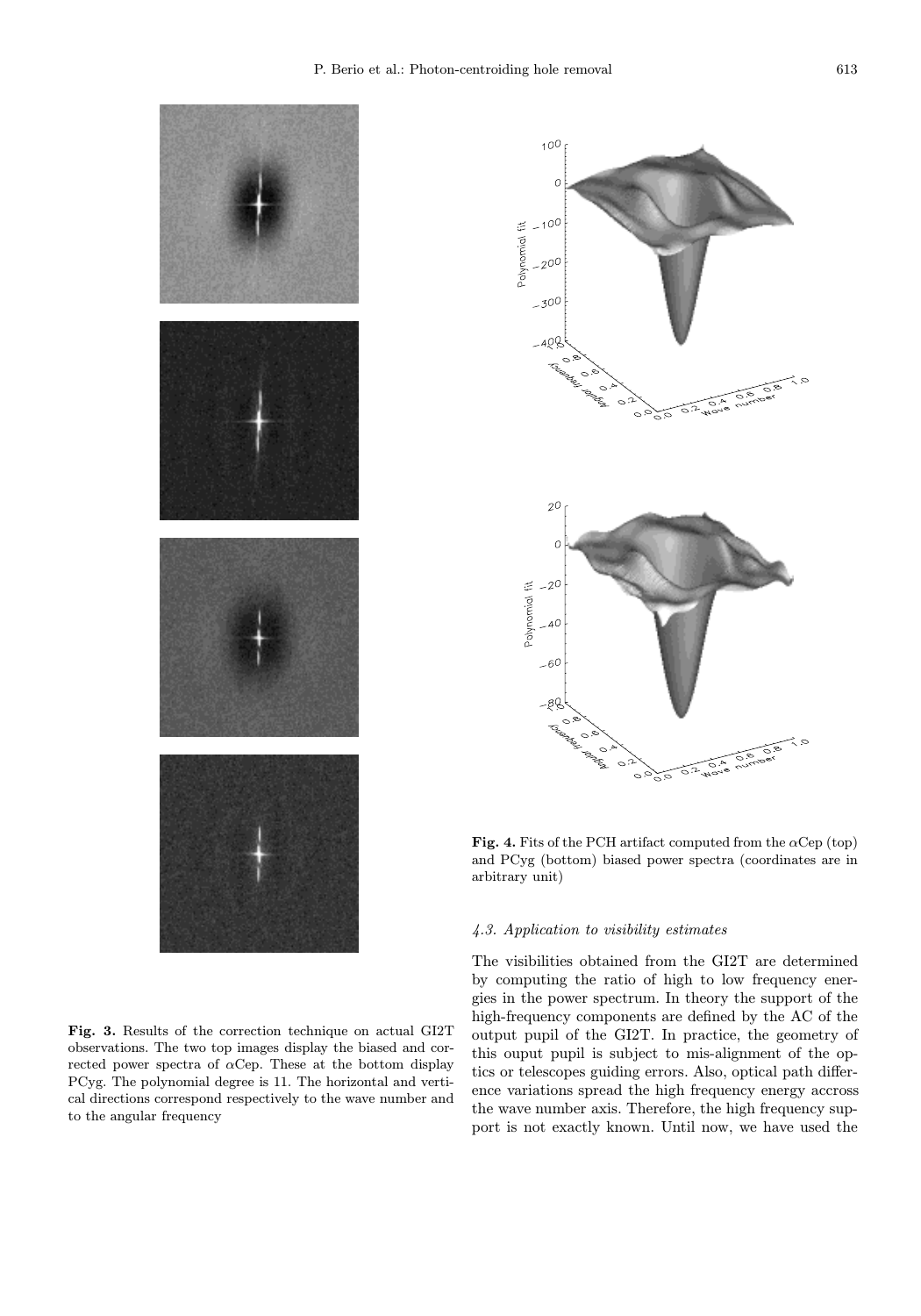following criteria for determining the fringe support: the points close to the cut-off frequency being at the level of the photon noise, only the frequencies where the signal is twice as large as the photon noise were taken into account. Thus the visibility measurement is directly signal to noise dependent. With the present correction where the PCH is removed, the high frequency peak can be integrated on a support larger than its cut-off frequency without changing the total energy. This is due to the fact that points outside this peak have now a zero mean value.

Therefore, the estimate of the high frequency energy does not depend on the exact extent of its support anymore. However its signal to noise ratio is determined as the ratio between the high frequency energy and an energy defined as the integration of the standard deviation of the noise over a support corresponding to the high frequency peak. This support, that is not necessary for the visibility measurement itself, is determined by taking into account just the points exceedings twice the standard deviation of the noise. The uncertainty on a visibility measurement is defined as the following (M94b):

$$
dV = \frac{V}{2(S/N)} \left( 1 + \frac{V^2}{2} \right),\tag{6}
$$

From Table 3, one sees that the effect of support variation in the wave number direction corresponds to visibility variations smaller than the error on the latter. The same result is obtained by growing the support in the angular frequency direction.

Table 3. Visibility variations versus support size. (In the wave number direction: 1 pixel corresponds to  $1/\Delta\lambda$ . In the angular frequency direction: 20 pixels correspond to  $D/\lambda$ . In our case,  $\Delta\lambda = 7$  nm,  $\lambda = 670$  nm,  $D = 1.5$  m and  $S/N = 13.8$ )

| support size   | Visibility     |
|----------------|----------------|
| (pixels)       | $(\%)$         |
| $15 \times 50$ | $72.1 \pm 3.3$ |
| $20 \times 50$ | $71.5 + 3.2$   |
| $25 \times 50$ | $72.2 + 3.3$   |
| $30 \times 50$ | $72.0 + 3.3$   |
| $35 \times 50$ | $72.0 + 3.3$   |
| $40 \times 50$ | $71.6 + 3.3$   |
|                |                |

### 4.4. Observation of  $\alpha Cep$

In this paragraph, we demonstrate the improvement of visibility estimates with our technique over previous data reduction methods (M94b, Mourard et al. 1997). We use observations of  $\alpha$ Cep (night of October 16, 1994) in the spectral band 669 to 675 nm near the HeI line. The 30 minutes of observation are divided in sequences of 3 minutes. For each sequence, the power spectrum is obtained

by Fourier transforming the averaged AC of the 20 ms frames recorded by the CP40. Each short exposure contains 120 photons on average. The power spectra are processed to remove the artifact due to the PCH. Thus, the visibilities are derived from the unbiased power spectra. The result is presented in Fig. 5. From the set of individual visibility measurements, we calculate a nightly average and a standard deviation  $V = 64.7 \pm 1.8\%$ . This standard deviation gives a good estimate for the error on the visibility. The same work has been carried out (Mourard et al. 1997) by using the old PCH correction method. The hole was filled in using polynomial interpolations along the central rows of the AC (in the direction of dispersion). The obtained nightly average and standard deviation were  $V = 65.6 \pm 2.8\%$ . So, the relative error on the visibility has been reduced by about 1/3 by using the new PCH correction.



Fig. 5. Short-sequence visibility measurements for  $\alpha$ Cep on one night  $(S/N = 14.0)$ 

#### 5. Conclusion

We have studied the problem of the PCH in the GI2T data processing. This PCH appearing in the AC of fringe pattern is produced by the CP40 detector itself which can detect only 1 photon per pixel and per exposure time of 20 ms. We propose to remove the corresponding artifact in the power spectrum by fitting a 2D polynomial function to the Fourier transform of the PCH in order to reconstruct the original unbiased power spectrum. Among the a posteriori correction methods, it is certainly the easier and the most efficient one. Actually, the Hoffman method (Hoffman 1993) requires the PCH calibration on a laboratory source and the method, which consists in interpolating the PCH in the direct space, is less efficient because the hole has a narrow support at the center of the AC. Besides, in terms of the signal to noise ratio, the present a posteriori correction method is superior to CC techniques (Thiébaut 1994). We have also shown a significant improvement in visibility measurements due to the correction over previous GI2T data reduction (M94b). After the PCH removal, the visibility estimate becomes signal to noise